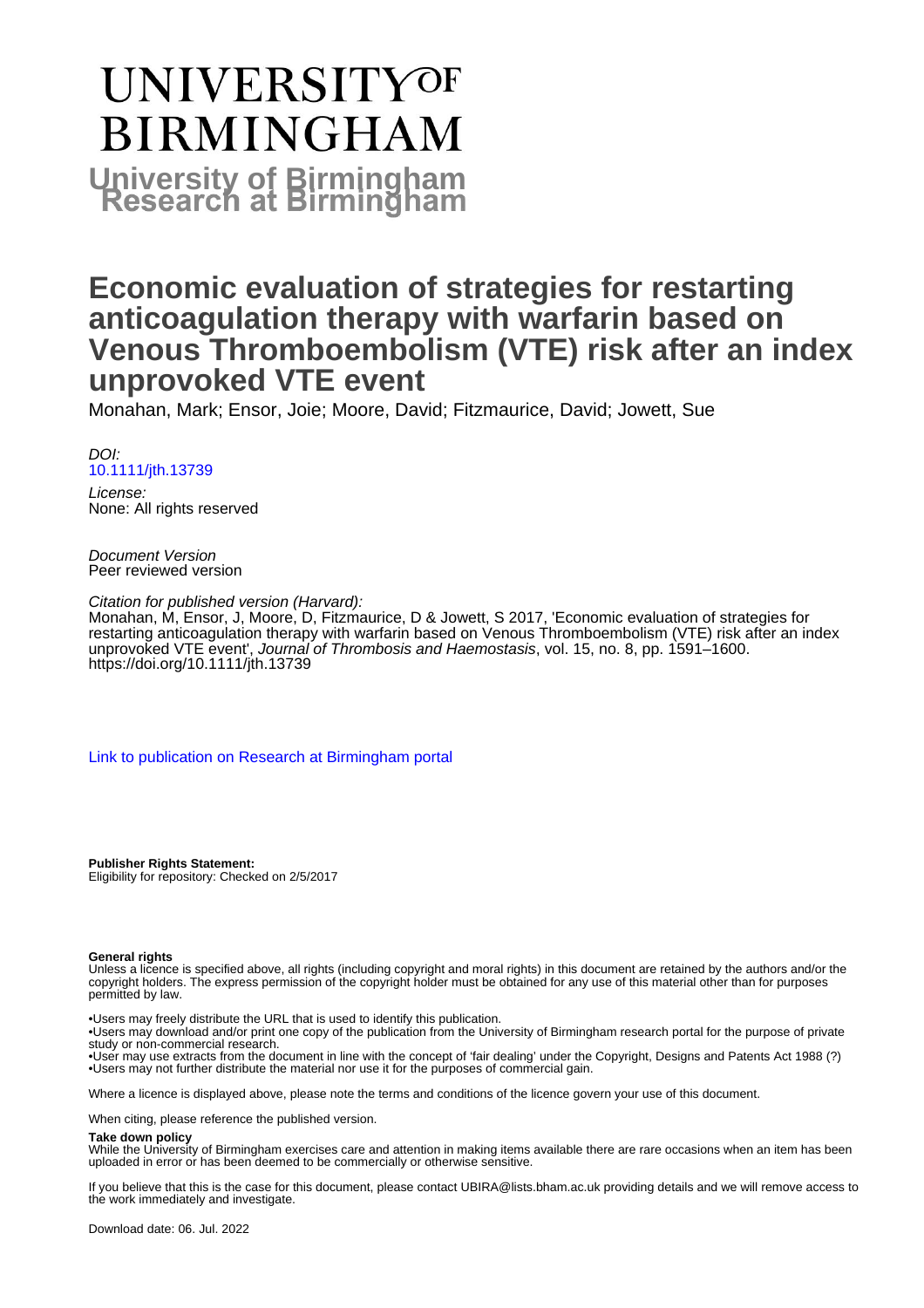### Fig I-Model patient pathways



Appendix Fig I- Patient flow model summary

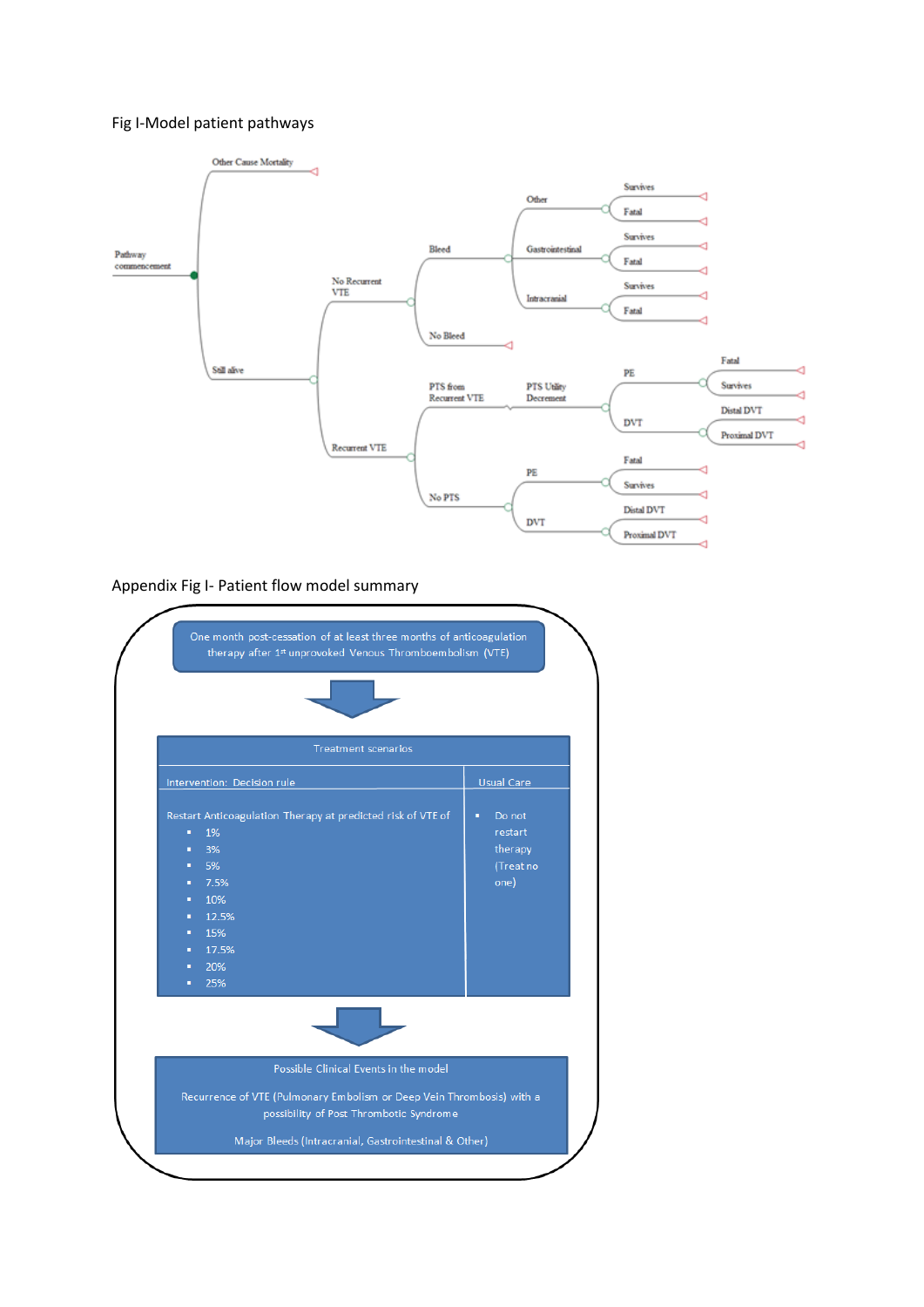Appendix Fig II- Probabilistic Sensitivity Analysis Scatterplot of incremental costs and effects of 25% Decision Rule versus treat no one strategy



Appendix Fig III- Probabilistic Sensitivity Analysis Scatterplot of incremental costs and effects of 22.5% Decision Rule versus treat no one strategy

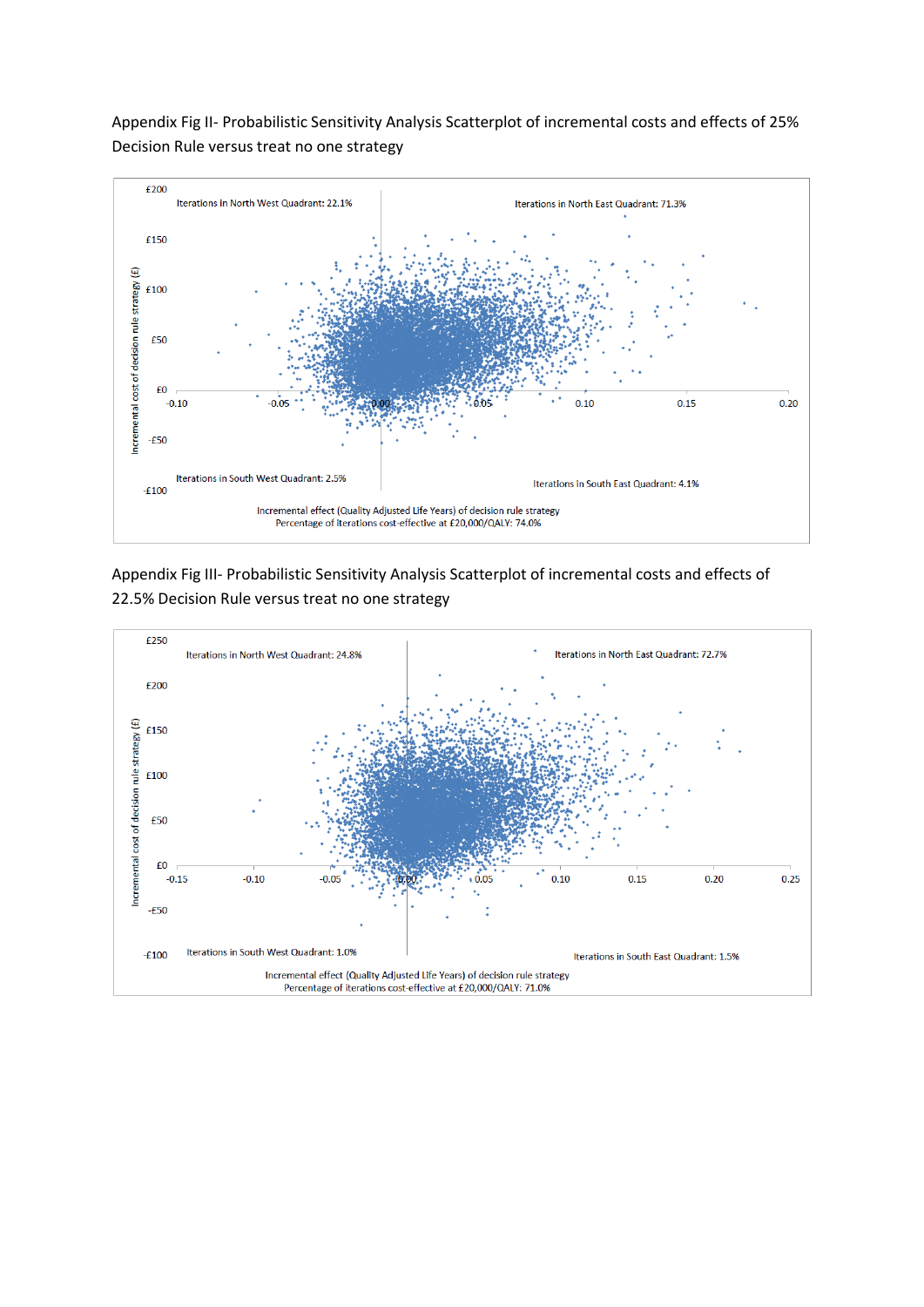Appendix Fig IV- Probabilistic Sensitivity Analysis Scatterplot of incremental costs and effects of 20% Decision Rule versus treat no one strategy



Appendix Fig V- Probabilistic Sensitivity Analysis Scatterplot of incremental costs and effects of 17.5% Decision Rule versus treat no one strategy

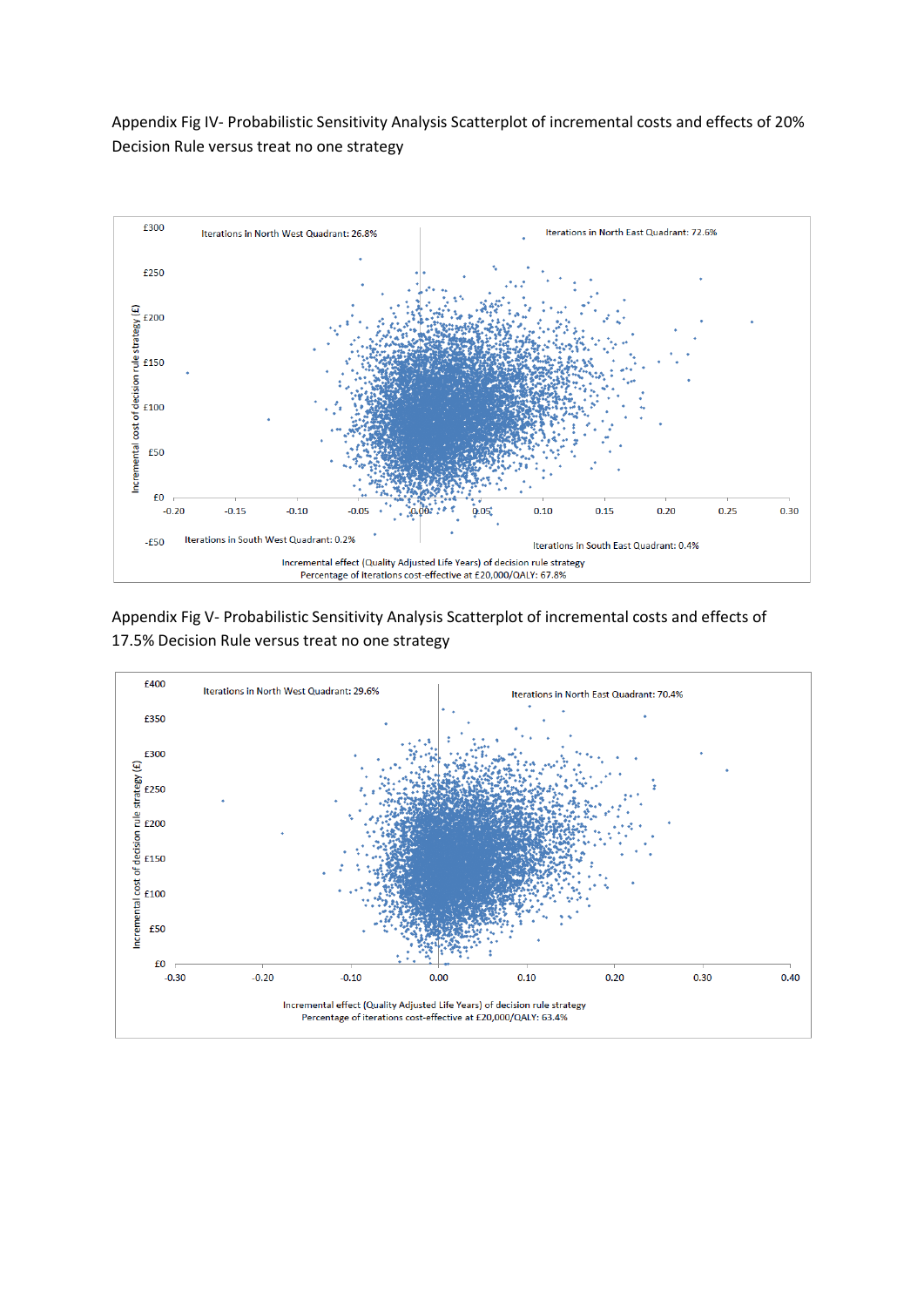Appendix Fig VI- Probabilistic Sensitivity Analysis Scatterplot of incremental costs and effects of 15% Decision Rule versus treat no one strategy



Appendix Fig VII- Probabilistic Sensitivity Analysis Scatterplot of incremental costs and effects of 12.5% Decision Rule versus treat no one strategy

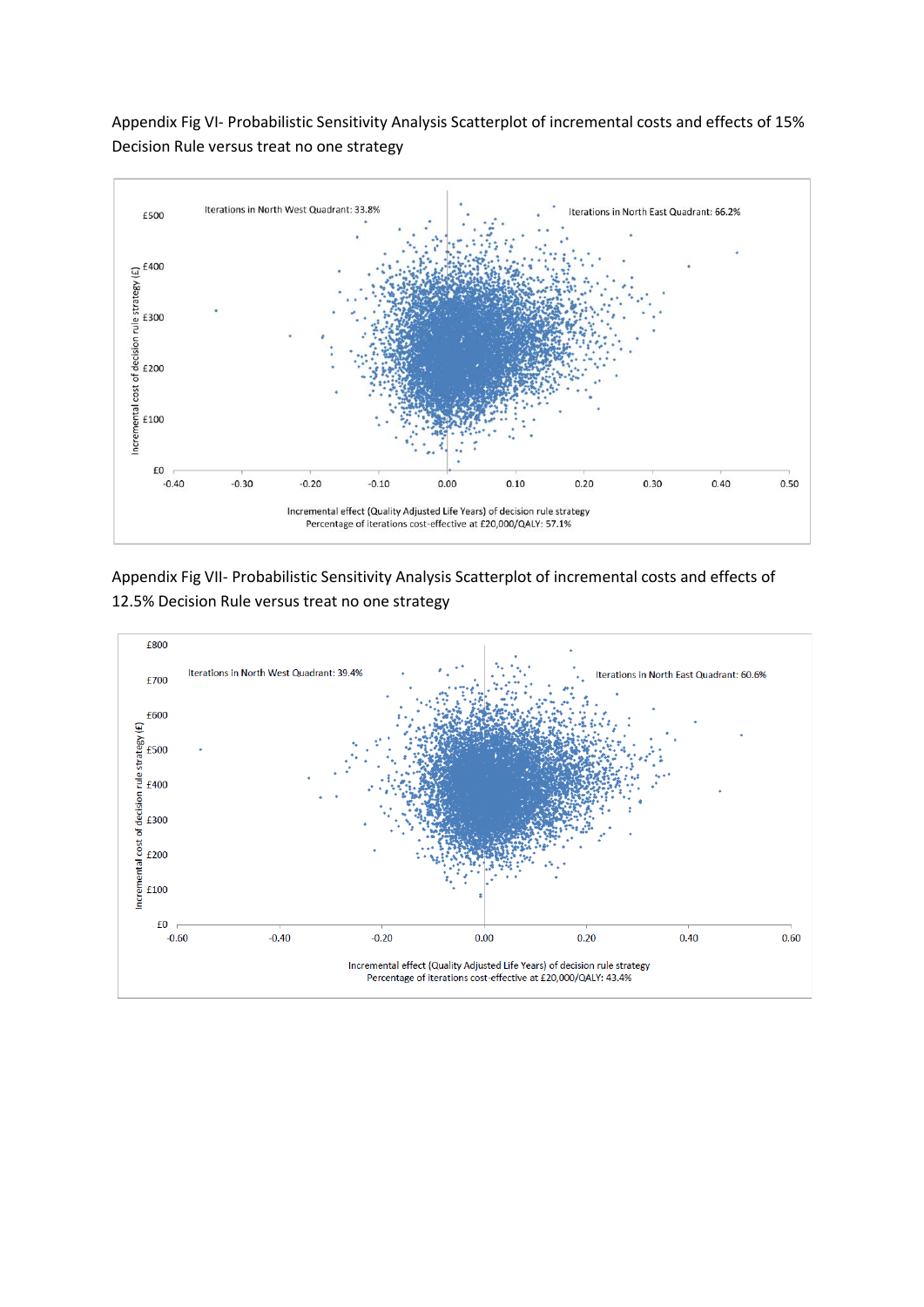

Appendix Fig VIII- Probabilistic Sensitivity Analysis Scatterplot of incremental costs and effects of 10% Decision Rule versus treat no one strategy

## Appendix Fig IX Cost Effectiveness Acceptability Curve of Treat No one versus 17.5% Decision Rule

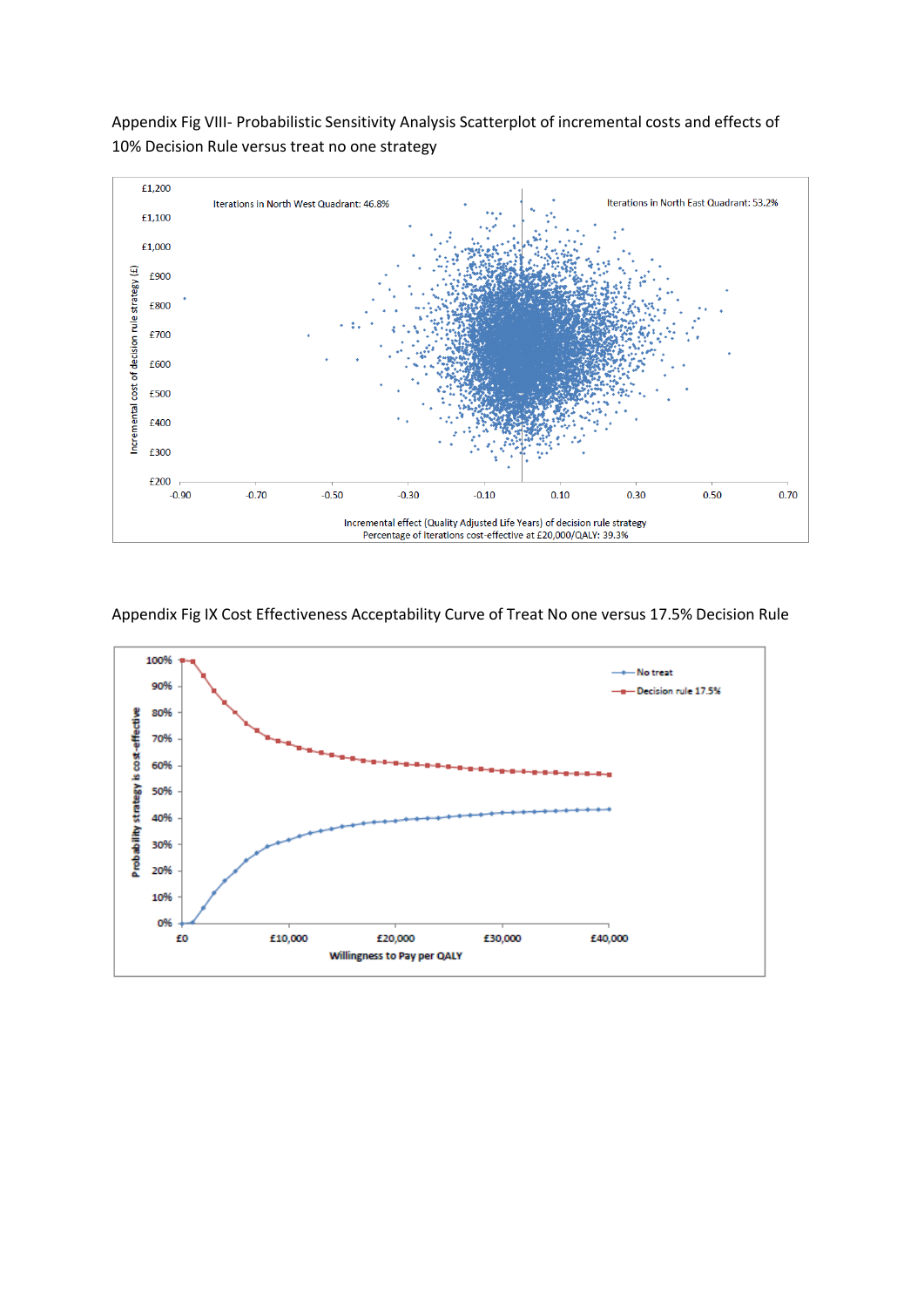Appendix Fig X Cost Effectiveness Acceptability Curve of 25% Decision Rule versus 17.5% Decision Rule



Appendix Fig XI Cost Effectiveness Acceptability Curve of 22.5% Decision Rule versus 17.5% Decision Rule

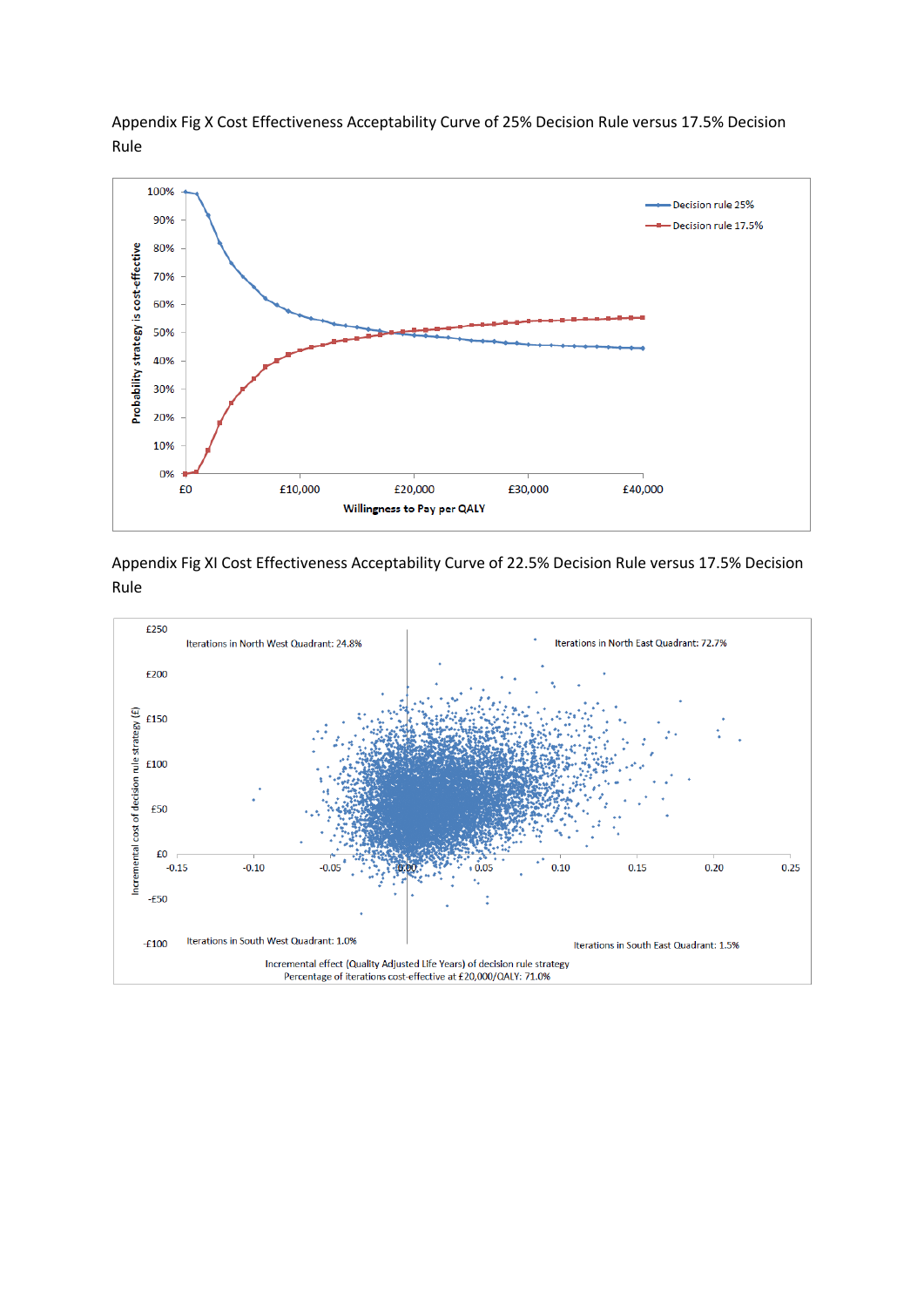Appendix Fig XII Cost Effectiveness Acceptability Curve of 20% Decision Rule versus 17.5% Decision Rule



Appendix Fig XIII Cost Effectiveness Acceptability Curve of 15% Decision Rule versus 17.5% Decision Rule